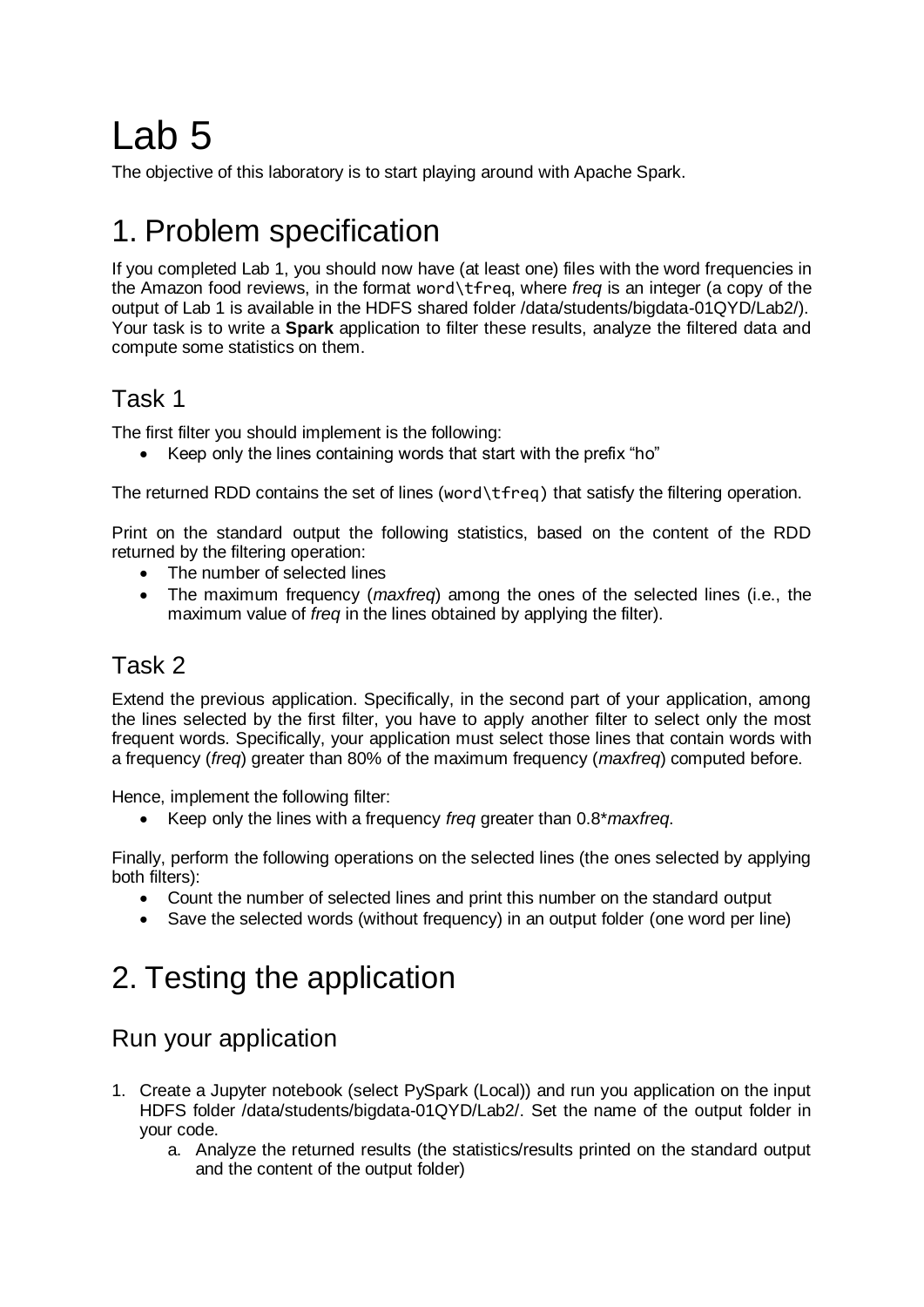- 2. Create a Python script and execute it with the spark-submit command.
	- a. Note. In this version of the code prefix, input folder, and output folder must be specified by means of three command line arguments (hint: use sys.argv[])
	- b. Analyze the returned results. They should be consistent with the previous ones.
	- c. Run your Python script two times:
		- i. Run it on the gateway by using the --master local option of spark-submit
		- ii. Run it on the nodes of the cluster by using the --master yarn option of spark-submit

#### How to run your application

- Approach based on Jupyter notebooks
	- o Pyspark (Local) notebook To run your application on the gateway
		- Open a browser and connect to jupyter.polito.it
		- **Log in and open a "Pyspark (local)" notebook**
		- Write your application in the notebook and run it on the gateway (data are read from and stored on HDFS but driver and executors are instantiated on the gateway)
	- $\circ$  PySpark (Yarn) notebook To run your application on the nodes of the cluster
		- **Open a browser and connect to jupyter.polito.it**
		- **Log in and open a "Pyspark (Yarn)" notebook**
		- Write your application in the notebook and run it on the nodes of the cluster (data are read from and stored on HDFS and driver and executors are instantiated on the nodes/servers of the cluster BigData@Polito)
- Approach based on a "standalone" python script (a textual file with the extension .py) and the spark-submit command
	- o spark-submit
		- Write your Python application by using your preferred editor and save it in a Python file (.py)
			- To run a Spark script with spark-submit, your script must explicitly create the SparkContext object. To do this, insert the following lines of code at the beginning of your script

*from pyspark import SparkConf, SparkContext conf = SparkConf().setAppName("Name of my application") sc = SparkContext(conf = conf)*

 Remember also to stop/close the SparkContext at the end of your application

#### *sc.stop()*

- Open a browser and connect to jupyter.polito.it
- Log in and open a Terminal
- Copy your Python script in the local file system of the gateway (use the drag and drop approach)
- Run your Python script by executing the following command in the terminal

*spark-submit --master yarn --deploy-mode client <your\_script>*